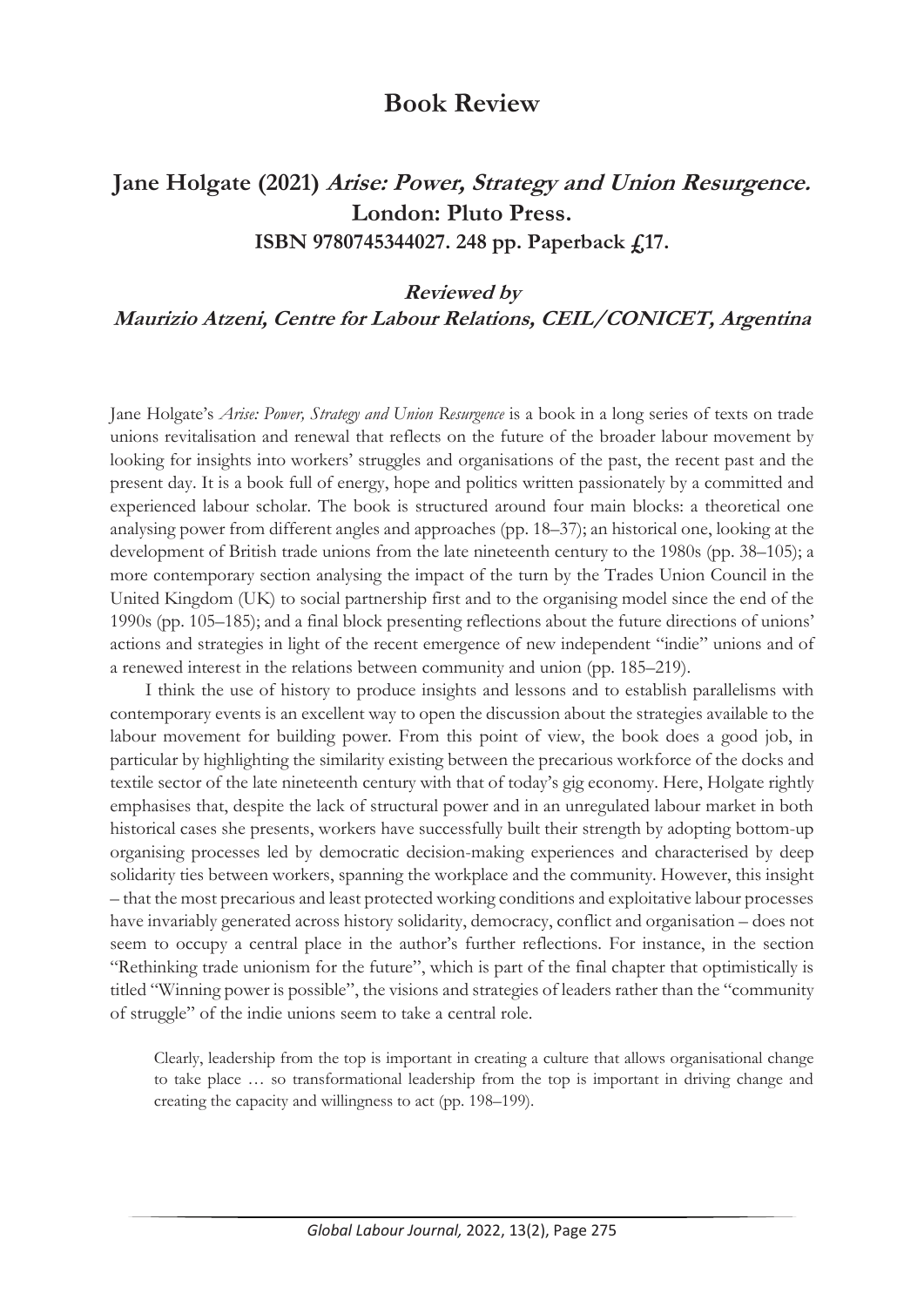Later on in the same chapter, almost at the end of the book, we find again a sort of messianic belief in leaders.

Only a strong thoughtful leadership that is prepared to reconceptualise what trade unions are actually organising for can overcome these restrictions (oligarchic tendencies) and then re-orientate unions so their purpose is a true and inclusive social movement operating for the benefit of the working class as a whole (p. 216).

Leaders are certainly important in mobilising people and building organisation; we know that particularly a left-wing and politicised leadership is fundamental in winning the collective soul of workers (Darlington, 2009; Cohen, 2011). However, in my view, the "transformational leadership from the top" imbued with "vision" and "strategic capacity" associated with the idea of leadership proposed by Holgate seems far from the way in which contemporary experiences of bottom-up indie organising have been described, less focused on leaders with vision and more on solidarity (Tassinari and Maccarrone, 2020) and "communities of struggle" (Però, 2020). Similarly, it is far from the insights generated by the experiences of struggle and organising associated with the "new unionism" of the early twentieth century that Holgate well and approvingly describes on page 56:

Another often overlooked feature from the period of new unionism is that it wasn't the case that unions went into the workplaces to organise workers, rather workers rebelled against their exploitation and went on to organise unions. This distinction between top-down and bottom-up organising is important. It was often organic leaders from among the workers that led these successful strikes (p. 56).

This ambivalent discourse on the role of leaders and on the process of collective organisation building is recurrent in the book and leads me to wonder about the overall aim and scope of the book. On the one hand, it seems there is a genuine interest in investigating the sources of workers' power through historical analysis, in learning from these and in criticising trade union practices of the past (as with the organising model of the 1990s). On the other hand, the recommendations for winning power are over-reliant on the willingness to change of inspired trade union officials in currently existing unions in the UK, without a real assessment of the material obstacles and organisational inertia that can be faced by officials while on the ground. Thus, in other words, my impression is that Holgate "delete with the elbow what she wrote with her hand".

Fifteen years ago I came across *Ramparts of Resistance* by Sheila Cohen (2006), another book published by Pluto Press, that aimed to use UK working-class history to rebuild workers' power. Despite this apparent similarity, in Cohen's text her stance on bottom-up rank-and-file processes of organisation and on the idea of union as a movement, and thus with a class-based renewal, was clear from the beginning. This stance was discussed not just from an ideological point of view but in an elaborated and detailed manner across the book at various stages, highlighting in particular how processes of institutionalisation and bureaucratisation influenced the decline of the UK trade union movement. In contrast, in Holgate's book there is a tendency to speak of the working class in union terms and of unions in working-class terms, as if the two were synonymous. In my view, this adds to the ambivalent discourse mentioned above and, overall, I think this work remains trapped within what I have called "trade union fetishism" (Atzeni, 2021), a tendency of industrial relations scholars of analysing complex and contradictory social processes, as those concerned with collective interest formation and organisation, not through the lenses of class analysis but of currently existing trade unions' institutional strategies and practices.

*Arise* is a book never short of criticism about trade unions' top-down practices and strategies,